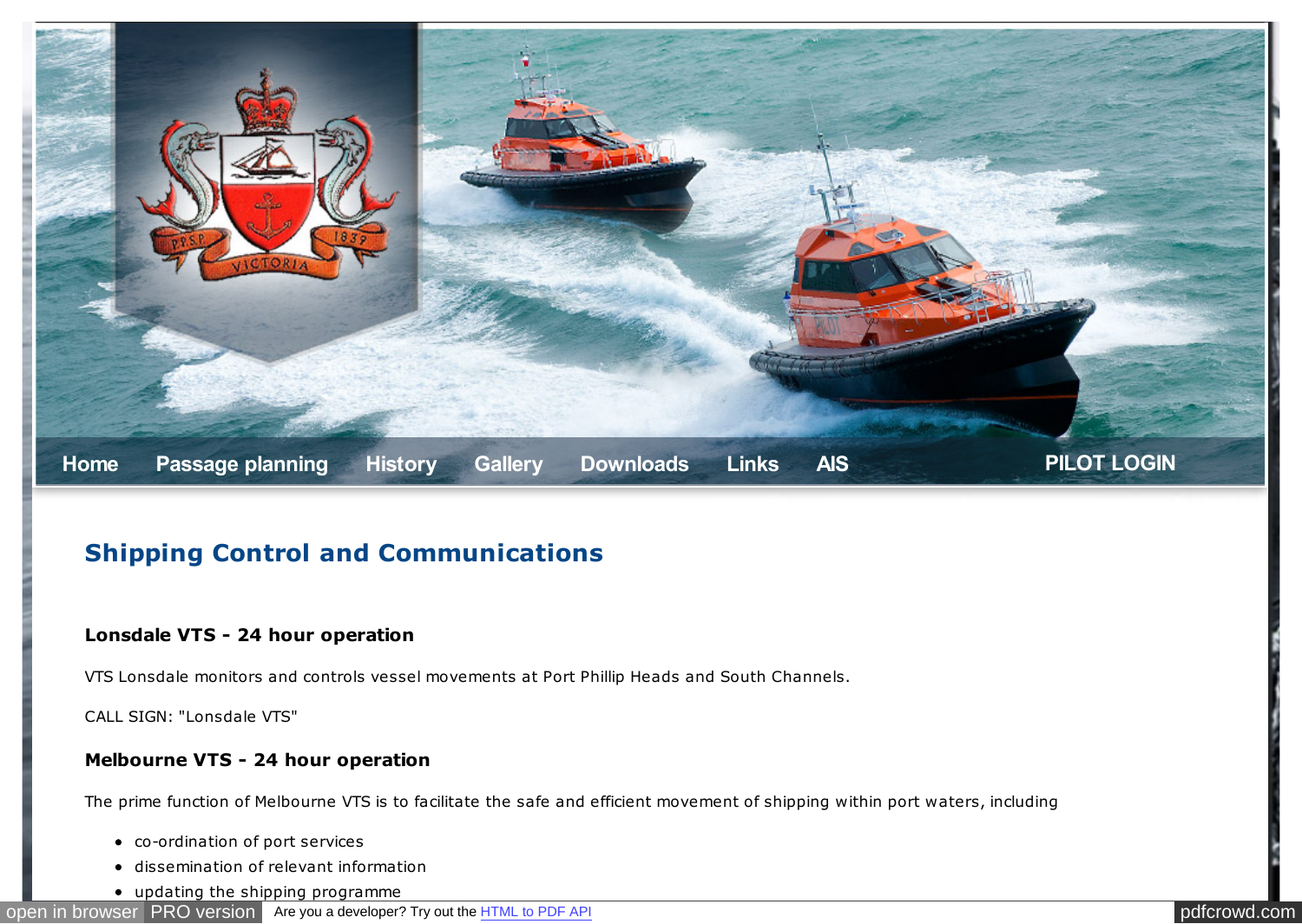CALL SIGN: "Melbourne VTS"

## **Geelong Port Marine Control - 24 hour operation**

Geelong Port marine Control monitors and controls traffic within Geelong port waters.

CALL SIGN: "Geelong Port"

### **Communication Frequencies**

Radio Telephone VHF



| <b>Purpose</b>                   | <b>Channel</b> |
|----------------------------------|----------------|
| <b>Safety and Emergency</b>      | 16             |
| <b>Safety</b>                    | 67             |
| <b>Port Working Frequency 12</b> |                |
| <b>Pilots</b>                    | 9              |
| <b>Tugs</b>                      | 19             |
| <b>Tugs</b>                      | $\mathcal{P}$  |
| <b>Tugs (Geelong)</b>            | 8              |
| <b>Tugs</b>                      | 6              |
| Working                          | 13             |

All vessels are to monitor channels 12 and 9 in port waters.